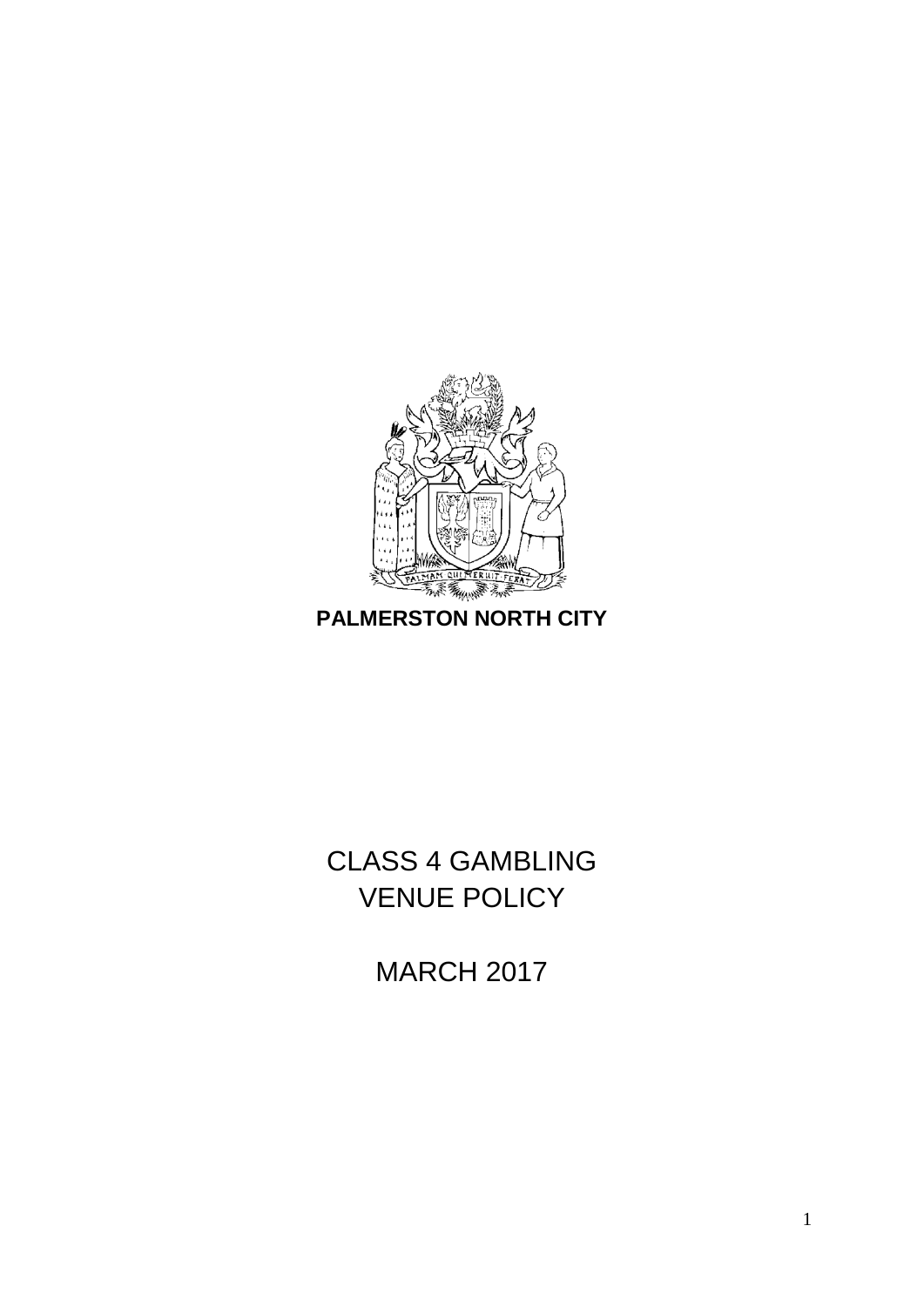## **INTRODUCTION**

The Gambling Act 2003 required Palmerston North City Council (the Council) to adopt a policy on Class 4 gambling venues in March 2004. The new legislation required the Council to have regard for the social impact of gaming in the City and gave the Council the ability to limit the number of venues and gambling machines. Any person or organisation wishing to establish a new venue or operate additional machines is obliged to obtain Council consent, in addition to the licence requirements of the Department of Internal Affairs.

The policy is limited to Class 4, non-casino, gambling machines (pokies).

## **1. OBJECTIVES OF THE POLICY**

- To ensure Palmerston North City Council and the community has influence over the location of new Class 4 gambling venues in the city.
- To allow those who wish to participate in pokie machine gambling to do so within Palmerston North.
- To have regard to the social impact of gambling within Palmerston North, and to minimise the harm to our communities caused by problem gambling.

## **2. CLASS 4 GAMBLING VENUES MAY BE ESTABLISHED**

Class 4 gambling venues may be established where:

#### **2.1 The primary activity of the proposed venue is:**

- For the sale of liquor or the sale of liquor and food; **OR**
- Sporting activities and the club holds an on licence or club licence for the sale of liquor for consumption on the premises; **OR**
- For the operation of a New Zealand Racing Board TAB; **AND**
- Is not associated with family or children's activities; **AND**

## **2.2 The proposed venue is within the Palmerston North District Plan zones;**

## • **Inner Business Zone; OR**

- **Outer Business Zone, or Airport Zone but** subject to being no closer than 200 metres to any entrance to a school, early childhood centre, kindergarten, after school care facility or other community facility<sup>[1](#page-1-0)</sup>; OR
- In sports club rooms in **Recreation Zones but** subject to being no closer than 200 metres to any entrance to a school, early childhood centre, after school care facility, kindergarten or other community facility.

<span id="page-1-0"></span> $1$  The 200 metre distance is measured from the edge of the building that houses the gambling machines and measured in a straight line in all directions.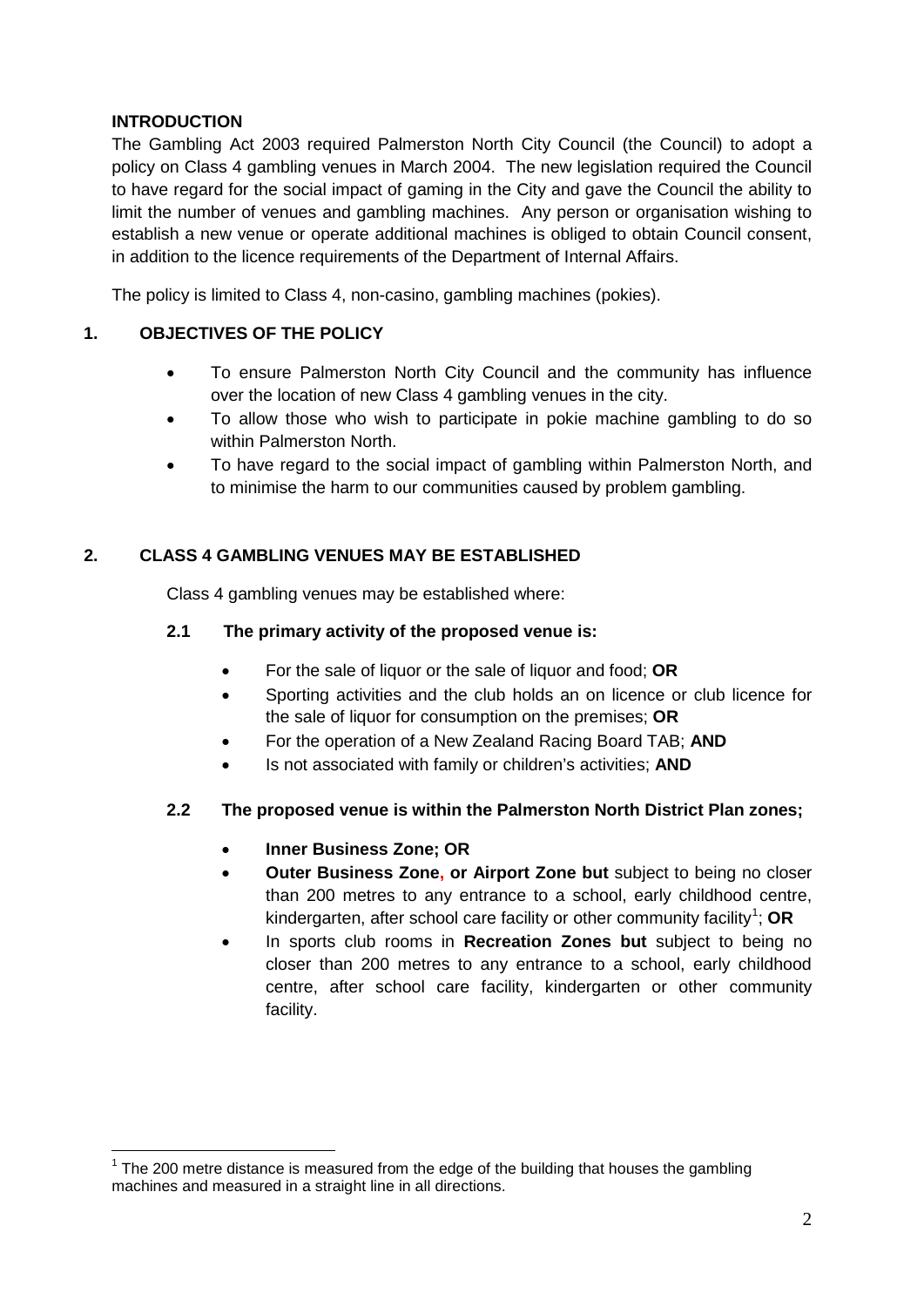#### **3. APPLICATION DETAILS REQUIRED**

Applications for Palmerston North City Council consent must be made on the approved form and must provide:

- The name and contact details of the applicant and trust details;
- The street address of premises proposed for the Class 4 licence;
- The names of management staff;
- Evidence of the primary purpose of the venue;
- A site plan covering both gambling and other activities proposed for the venue, including details of each floor of the venue; and
- Evidence that the premises are authorised under the Sale of Liquor Act 1989 for the sale of liquor for consumption on the premises, or be a NZ Racing Board (TAB) Venue.
- A declaration that the purpose of the premises is not to provide family or children's activities.

#### **4. NUMBER OF MACHINES TO BE ALLOWED**

The authorised Council Officer must consider the number of class 4 gambling machines to be allowed. The following restrictions are placed on the number of gambling machines for which venue consent will be granted:

## **4.1 Overall cap on the total number of Class 4 gambling machines in Palmerston North**

No **new** consents will be granted for club or non-club class 4 gambling venue licences where granting of consent would result in the total number of machines with consent to operate in the Palmerston North territorial local authority area exceeding 347.

#### **4.2 Number of machines in venues**

Subject to the restriction on number of machines in section 4.1

- New venues will be granted consent to operate up to maximum of 9 machines in total;
- Existing venues, operating fewer than 9 machines, shall be granted consent to operate up to maximum of 9 machines in total;

#### **4.3 Venues relocating to new premises**

A Class 4 gambling licence holder who holds consent from the Council to operate gaming machines at a venue in Palmerston North may apply for consent to relocate all the gaming machines at that venue to a new venue in Palmerston North, if the licence holder can satisfy the Authorised Council Officer that they are required to relocate to the new venue through events beyond their control.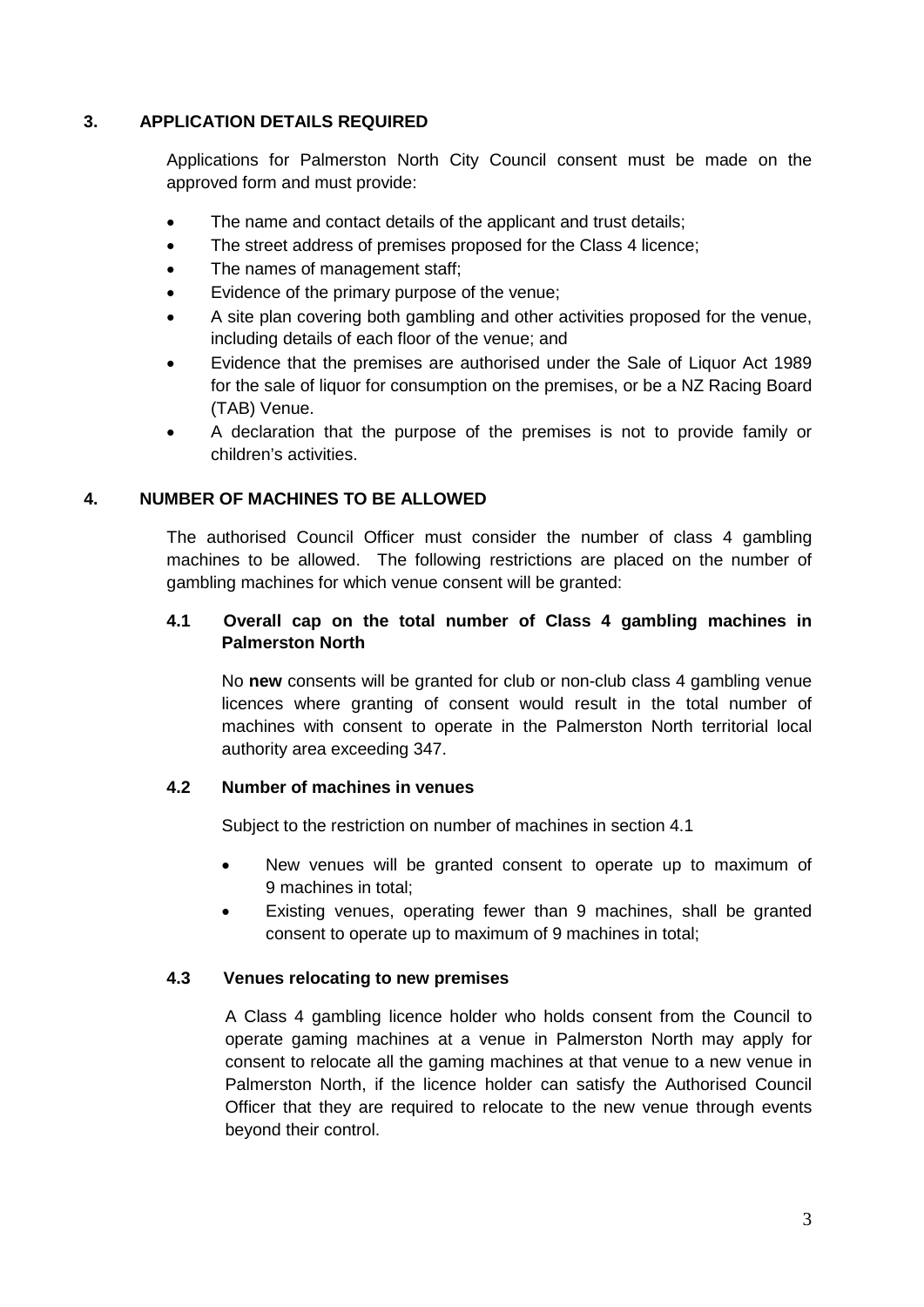An application for consent under this section must provide all the required information, and meet all the necessary requirements of this policy, as if it were a new application for consent under this policy.

Any consent granted under this section shall not permit the consent holder to operate a greater number of machines at the new venue than were operating at the existing venue.

For the avoidance of doubt, an application for consent under this section may be permitted even if the overall cap on the total number of class 4 gambling machines in Palmerston North specified in clause 4.1 of this policy has been reached or exceeded.

## **5. NOTIFICATION OF DECISION**

Palmerston North City Council must issue a decision to the applicant within 30 working days after receipt of application and shall specify:

- Number of machines; and
- Location.

Applications will be dealt with, and decisions made, by the authorised Council Officer. Applicants will be notified of all reasons concerning decisions.

#### **6. RIGHT OF APPEAL**

An applicant may appeal a decision made under this policy. Appeals will be considered by the General Manager of the Customer Services Unit.

Appeal fee \$120 (subject to change).

#### **7. APPLICATION FEES**

The Palmerston North City Council will set application fees from time to time, pursuant to section 150 of the Local Government Act 2002. They are set by the Long Term Council Community Plan (LTCCP) and will be notified accordingly. They shall include consideration of the cost of:

- Processing the application, including any consultation involved;
- Balloting of unused machine capacity.

# **8. PROCEDURE FOR BALLOTING AND ALLOCATION OF GAMING MACHINE CAPACITY**

If two or more applications are received on the same day, and there is not adequate capacity (gaming machines) to grant all of the applications, an Authorised Council Officer may conduct a ballot to determine allocation of available capacity. They City Council shall give not less than seven (7) days public notice of the time and place at which any such ballot is to be held, and any person shall be entitled to be present while the ballot is conducted.